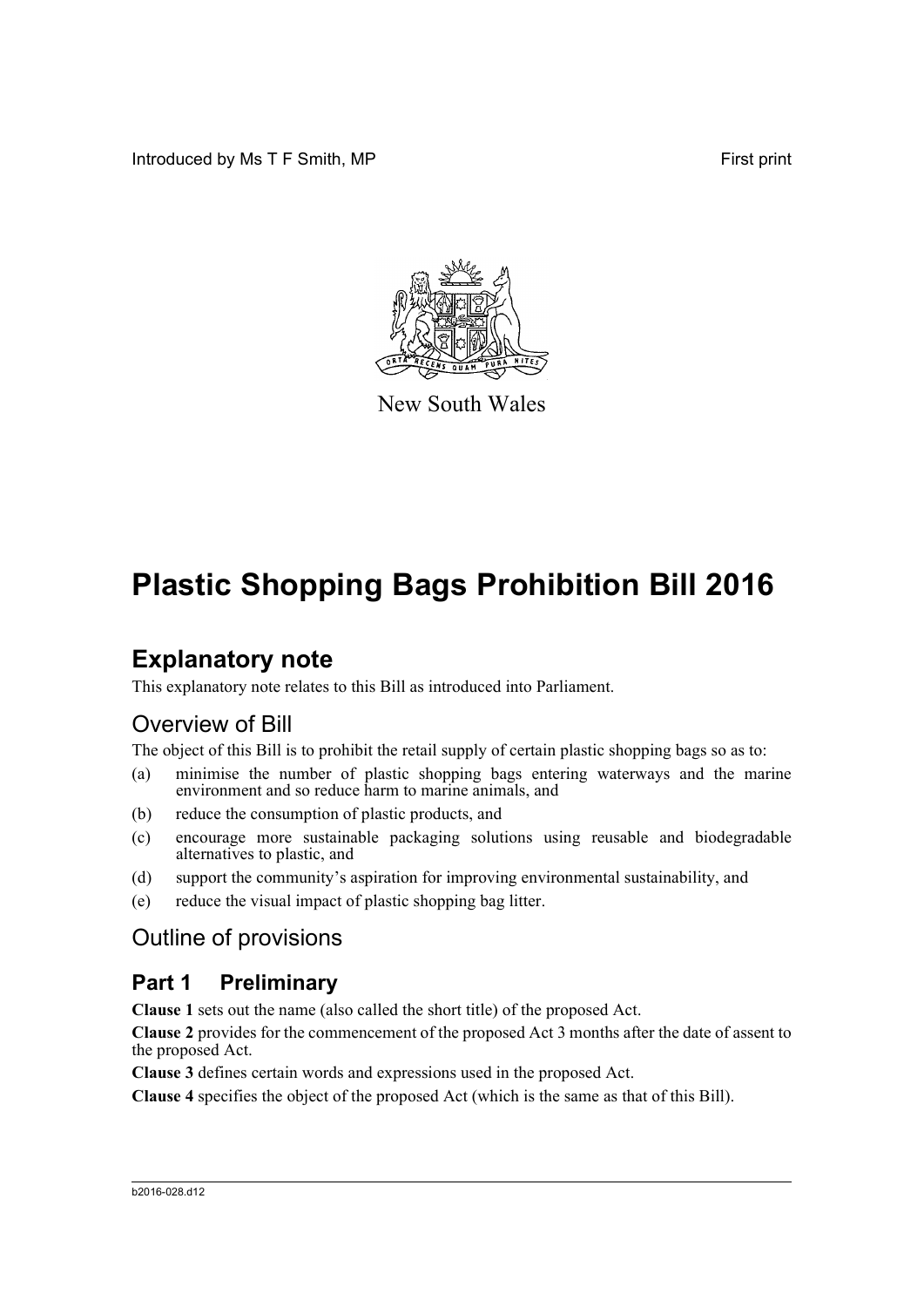## **Part 2 Prohibition on certain plastic shopping bags**

**Clause 5** defines a *single-use plastic shopping bag* as a bag with handles, the body of which comprises (in whole or in part) polyethylene with a thickness of less than 35 microns, or a bag prescribed by the regulations, and also specifies that certain bags are not single-use plastic shopping bags.

**Clause 6** requires retailers, during a phase-out period before the prescribed prohibition date, to make alternative shopping bags available to customers who request them as an alternative to single-use plastic shopping bags and to display a notice about the availability of those alternative shopping bags.

**Clause 7** prohibits a retailer from providing single-use plastic shopping bags to customers after the prescribed prohibition date.

**Clause 8** provides that the regulations may apply the proposed section to certain plastic bags (other than single-use plastic shopping bags) and prohibits a retailer from providing such a plastic bag.

**Clause 9** prohibits a retailer from making false or misleading representations about the composition of plastic bags and prohibits a manufacturer or distributor from knowingly or recklessly falsely representing that a single-use plastic shopping bag or other prohibited plastic bag is not such a bag.

## **Part 3 Miscellaneous**

**Clause 10** provides that the regulations can create exemptions from the proposed Act.

**Clause 11** enables the Governor to make regulations for the purposes of the proposed Act.

### **Schedule 1 Amendment of Protection of the Environment Operations Act 1997 No 156**

**Schedule 1** amends the *Protection of the Environment Operations Act 1997* to extend the Chapters about investigations and criminal proceedings to matters arising under the proposed Act or the regulations made under it.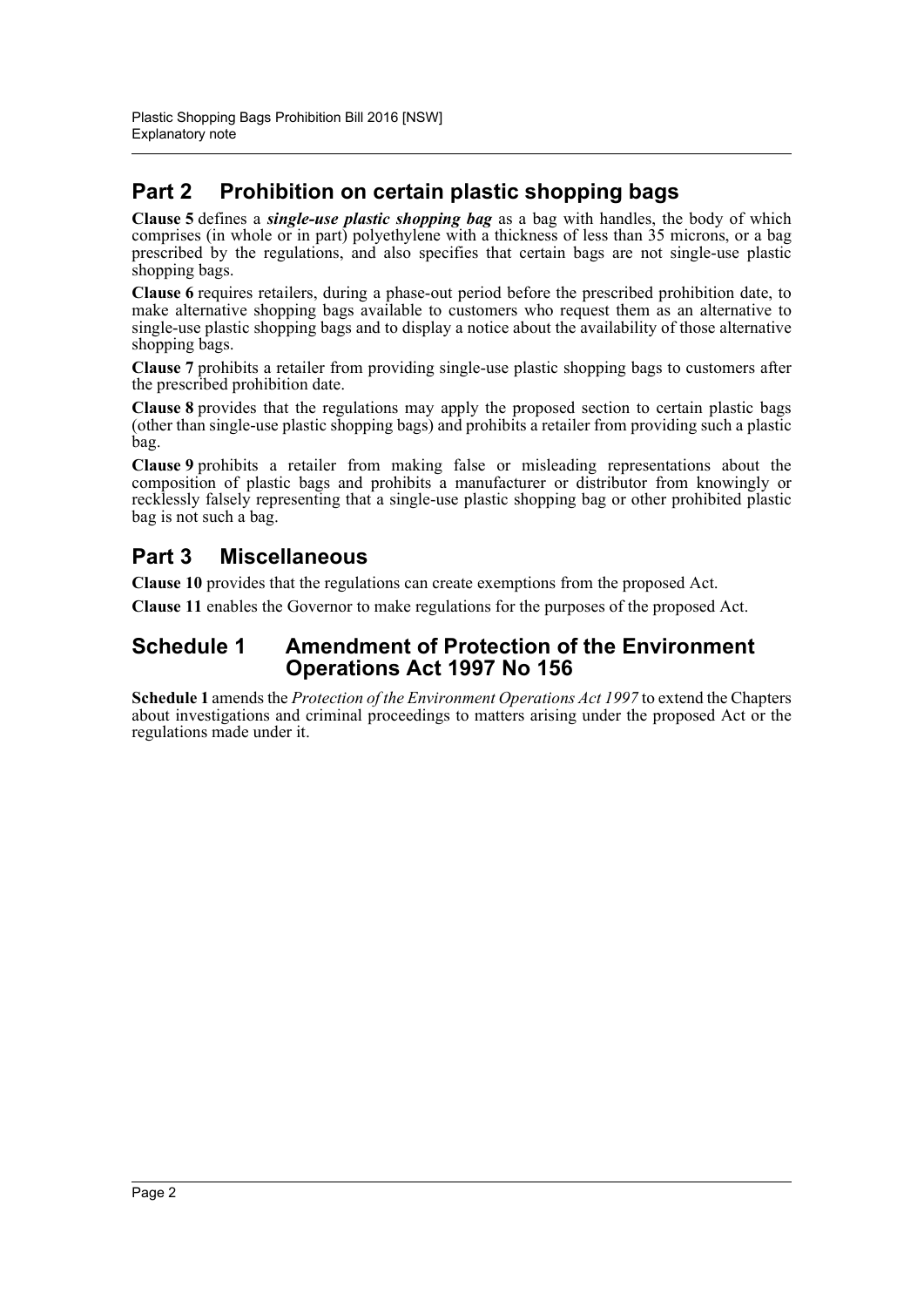Introduced by Ms T F Smith, MP First print



New South Wales

# **Plastic Shopping Bags Prohibition Bill 2016**

## **Contents**

|            |                                              |                                                                                 | Page           |  |  |
|------------|----------------------------------------------|---------------------------------------------------------------------------------|----------------|--|--|
| Part 1     | <b>Preliminary</b>                           |                                                                                 |                |  |  |
|            | 1                                            | Name of Act                                                                     | $\overline{2}$ |  |  |
|            | 2                                            | Commencement                                                                    | $\overline{2}$ |  |  |
|            | 3                                            | Definitions                                                                     | $\overline{2}$ |  |  |
|            | 4                                            | Object of Act                                                                   | $\overline{2}$ |  |  |
| Part 2     | Prohibition on certain plastic shopping bags |                                                                                 |                |  |  |
|            | 5                                            | Meaning of "single-use plastic shopping bag"                                    | 3              |  |  |
|            | 6                                            | Retailers must make alternative shopping bags available during                  |                |  |  |
|            |                                              | phase-out period                                                                | 3              |  |  |
|            | 7                                            | Retailer must not provide single-use plastic shopping bags                      | 3              |  |  |
|            | 8                                            | Retailer not to provide other prohibited plastic bags                           | 4              |  |  |
|            | 9                                            | False or misleading representations about plastic bags                          | 4              |  |  |
| Part 3     | <b>Miscellaneous</b>                         |                                                                                 |                |  |  |
|            | 10                                           | Exemptions                                                                      | 5              |  |  |
|            | 11                                           | Regulations                                                                     | 5              |  |  |
| Schedule 1 |                                              | Amendment of Protection of the Environment Operations Act 1997<br><b>No 156</b> | 6              |  |  |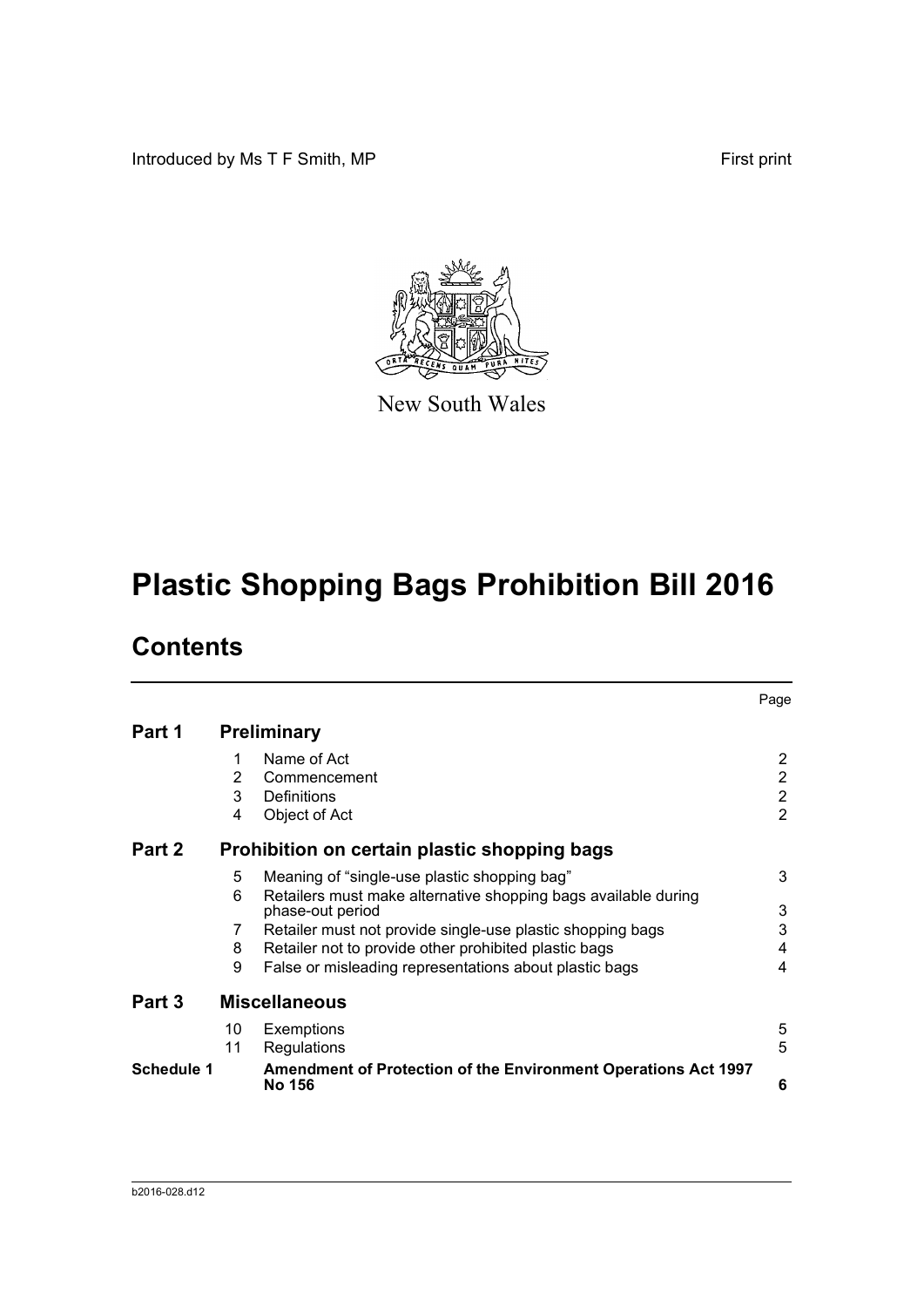

New South Wales

## **Plastic Shopping Bags Prohibition Bill 2016**

No , 2016

### **A Bill for**

An Act to prohibit the retail supply of certain plastic shopping bags so as to reduce the impact of plastic bags on the environment, including the marine environment and for other purposes.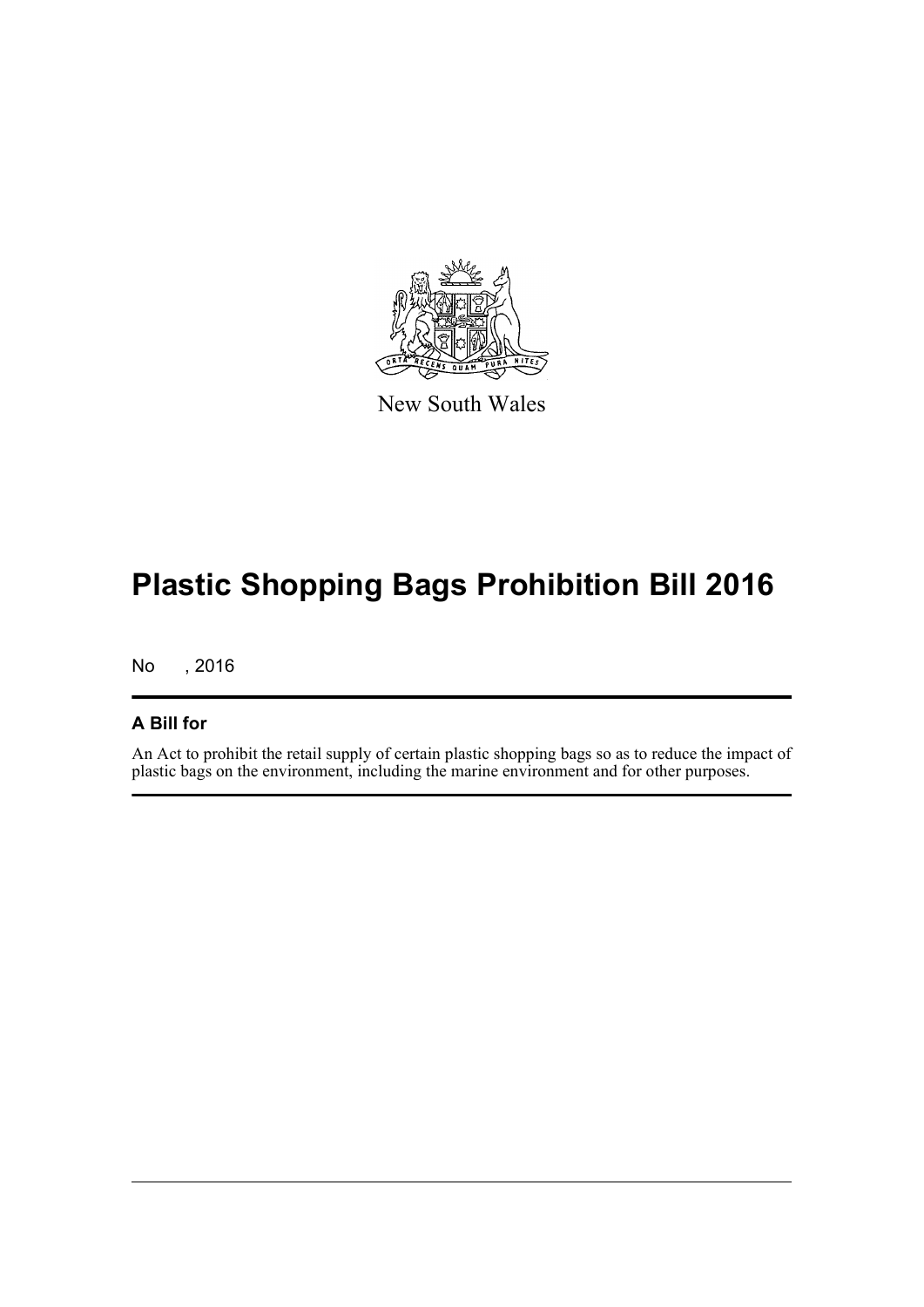<span id="page-4-4"></span><span id="page-4-3"></span><span id="page-4-2"></span><span id="page-4-1"></span><span id="page-4-0"></span>

|              |     | The Legislature of New South Wales enacts:                                                                                                                                  | 1              |
|--------------|-----|-----------------------------------------------------------------------------------------------------------------------------------------------------------------------------|----------------|
| Part 1       |     | <b>Preliminary</b>                                                                                                                                                          | $\overline{c}$ |
| 1            |     | <b>Name of Act</b>                                                                                                                                                          | 3              |
|              |     | This Act is the Plastic Shopping Bags Prohibition Act 2016.                                                                                                                 | 4              |
| $\mathbf{2}$ |     | <b>Commencement</b>                                                                                                                                                         |                |
|              |     | This Act commences on the day that is 3 months after the date of assent to this Act.                                                                                        | 6              |
| 3            |     | <b>Definitions</b>                                                                                                                                                          | 7              |
|              | (1) | In this Act:                                                                                                                                                                | 8              |
|              |     | AS 4736-2006 means AS 4736-2006, Biodegradable plastics-Biodegradable<br>plastics suitable for composting and other microbial treatment (as in force from time<br>to time). | 9<br>10<br>11  |
|              |     | <b>barrier bag</b> means a plastic bag used to carry unpacked perishable food, including,<br>but not limited to, fruit, vegetables, meat or fish.                           | 12<br>13       |
|              |     | <b>biodegradable plastic bag</b> means a plastic bag comprised of material of a type that:                                                                                  | 14             |
|              |     | has been assessed and tested in accordance with AS 4736–2006, and<br>(a)                                                                                                    | 15             |
|              |     | (b)<br>can, in accordance with that standard, be designated as compostable.                                                                                                 | 16             |
|              |     | <i>prohibition date</i> means the day that is 1 year after the date of assent to this Act.                                                                                  | 17             |
|              |     | <i>retailer</i> means a person who sells goods in trade or commerce.                                                                                                        | 18             |
|              |     | single-use plastic shopping bag—see section 5.                                                                                                                              | 19             |
|              | (2) | Notes included in this Act do not form part of this Act.                                                                                                                    | 20             |
|              |     | Note. The Interpretation Act 1987 contains definitions and other provisions that affect the<br>interpretation and application of this Act.                                  | 21<br>22       |
| 4            |     | <b>Object of Act</b>                                                                                                                                                        | 23             |
|              |     | The object of this Act is to prohibit the retail supply of certain plastic shopping bags<br>so as to:                                                                       | 24<br>25       |
|              |     | minimise the number of plastic shopping bags entering waterways and the<br>(a)<br>marine environment and so reduce harm to marine animals, and                              | 26<br>27       |
|              |     | reduce the consumption of plastic products, and<br>(b)                                                                                                                      | 28             |
|              |     | encourage more sustainable packaging solutions using reusable and<br>(c)<br>biodegradable alternatives to plastic, and                                                      | 29<br>30       |
|              |     | support the community's aspiration<br>(d)<br>for<br>improving<br>environmental<br>sustainability, and                                                                       | 31<br>32       |
|              |     | reduce the visual impact of plastic shopping bag litter.<br>(e)                                                                                                             | 33             |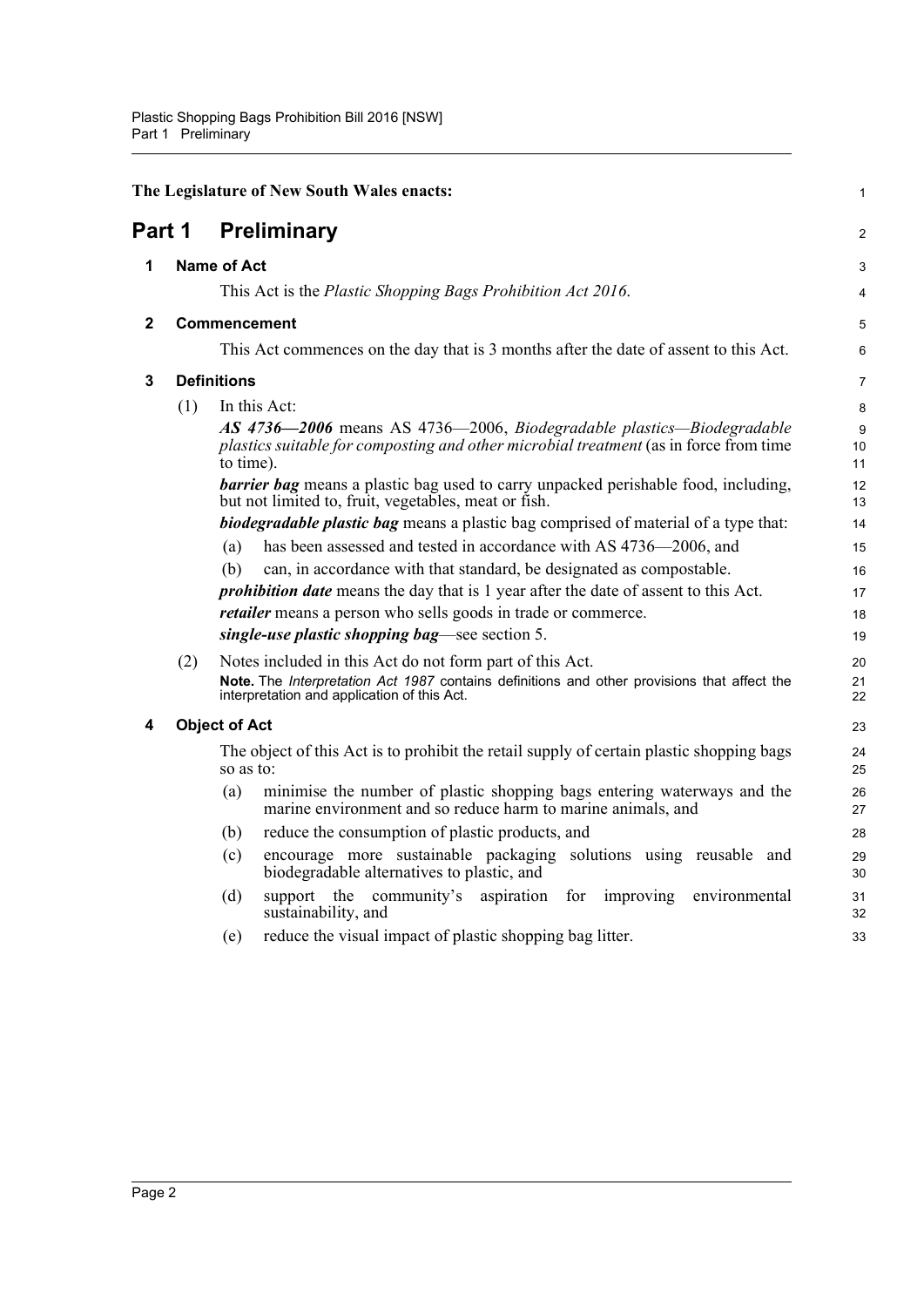### <span id="page-5-1"></span><span id="page-5-0"></span>**Part 2 Prohibition on certain plastic shopping bags**

(1) In this Part, *single-use plastic shopping bag* means a plastic bag that has handles and the body of which comprises (in whole or in part) polyethylene with a thickness of less than 35 microns or a plastic bag of a kind prescribed by the regulations for the purposes of this definition.

1

- (2) However, each of the following is not a single-use plastic shopping bag:
	- (a) a biodegradable plastic bag,
	- (b) a plastic bag that constitutes, or forms an integral part of, the packaging in which goods are sealed prior to sale,
	- (c) a barrier bag,
	- (d) a plastic bag of a kind prescribed by the regulations as not being a single-use plastic shopping bag.

#### <span id="page-5-2"></span>**6 Retailers must make alternative shopping bags available during phase-out period**

- (1) A retailer who ordinarily makes single-use plastic shopping bags available to customers for the purpose of enabling goods purchased, or to be purchased, from the retailer to be carried from the retailer's premises:
	- (a) must display a notice at each such retail premises, in accordance with the regulations, about the availability of alternative shopping bags, and
	- (b) must, instead of providing a single-use plastic shopping bag, provide an alternative shopping bag to any customer who requests such a bag.

Maximum penalty: 50 penalty units.

- (2) This section does not prevent a retailer from charging a customer a fee for the provision of an alternative shopping bag.
- (3) This section ceases to have effect on the prohibition date.
- (4) In this section:

*alternative shopping bag* means a carry bag that:

- (a) is a biodegradable plastic bag, or
- (b) is designed to be used on a regular basis over a period of approximately 2 years, or
- (c) is of a kind prescribed by the regulations for the purposes of this definition.

#### <span id="page-5-3"></span>**7 Retailer must not provide single-use plastic shopping bags**

- (1) On and from the prohibition date, a retailer must not provide a single-use plastic shopping bag to a customer for the purposes of enabling goods purchased, or to be purchased, from the retailer to be carried from the retailer's premises. Maximum penalty: 70 penalty units.
- (2) It is a defence to a charge for an offence under subsection (1) if the retailer proves that the retailer believed on reasonable grounds that the bag was not a single-use plastic shopping bag.
- (3) This section applies whether or not the customer is charged a fee for the provision of the single-use plastic shopping bag.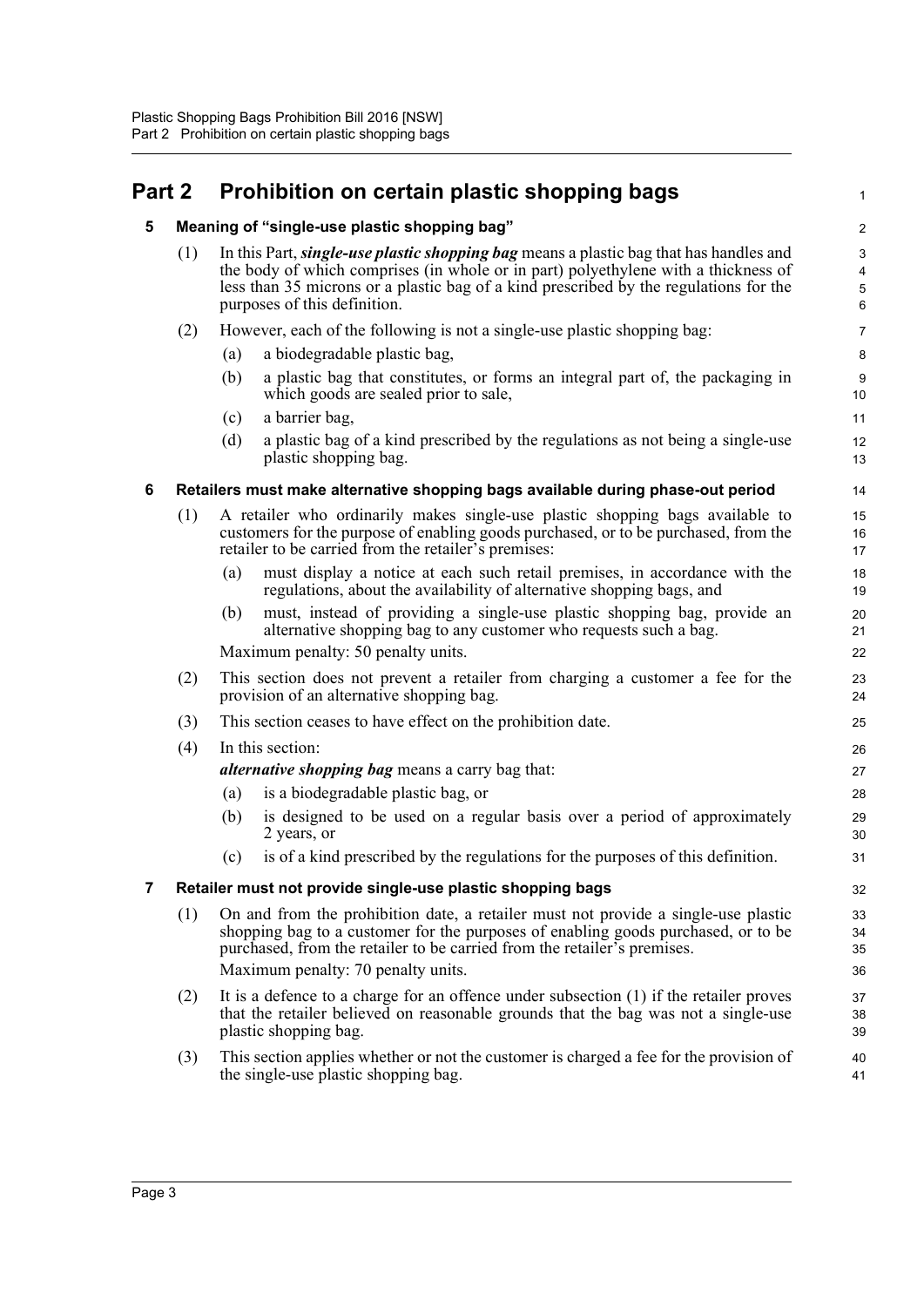#### <span id="page-6-1"></span><span id="page-6-0"></span>**8 Retailer not to provide other prohibited plastic bags** (1) This section applies to any or all of the following plastic bags, if the regulations so provide: (a) barrier bags that are not biodegradable plastic bags, (b) bin liners that are not biodegradable plastic bags, (c) heavier retail bags, (d) plastic bags used in packaging such as for bread, ice and bait. (2) On and from the prohibition date, a retailer must not provide a plastic bag to which this section applies to a customer for the purposes of enabling goods purchased, or to be purchased, from the retailer to be carried from the retailer's premises. Maximum penalty: 50 penalty units. (3) It is a defence to a charge for an offence under subsection (2) if the retailer proves that the retailer believed on reasonable grounds that the bag was not a plastic bag to which this section applies. (4) This section applies whether or not the customer is charged a fee for the provision of the plastic bag. **9 False or misleading representations about plastic bags** (1) On and from the prohibition date, a retailer must not, in the course of retailing, give to a person information about the composition of a plastic bag (including whether or not it is a biodegradable plastic bag) that the retailer knows, or ought reasonably be expected to know, is false or misleading. Maximum penalty: 70 penalty units. (2) On and from the prohibition date, a manufacturer or distributor of plastic bags who sells, supplies or otherwise provides single-use plastic shopping bags, or plastic bags to which section 8 applies, to another person must not, before, or in the course of, selling, supplying or providing the bags, represent to the other person that the bags are not such plastic bags: (a) knowing that they are single-use plastic shopping bags or plastic bags to which section 8 applies, or (b) being reckless as to whether they are or are not such bags. Maximum penalty: 70 penalty units. 1 2 3 4 5 6 7 8 9 10 11 12 13 14 15 16 17 18 19 20 21 22 23 24 25 26 27 28 29 30 31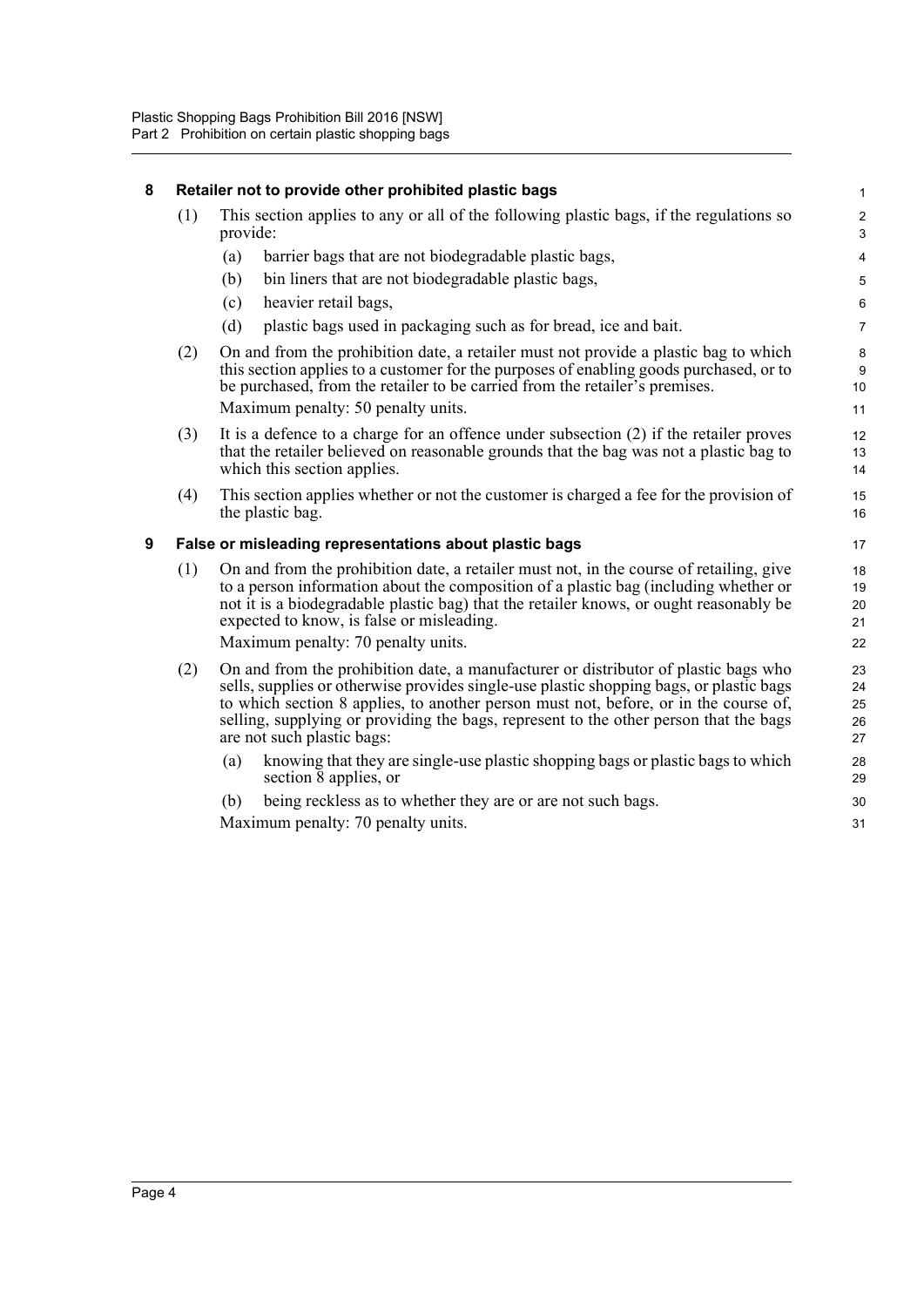Act.

<span id="page-7-1"></span><span id="page-7-0"></span>

| Part 3 |                    |                   | <b>Miscellaneous</b>                                                                                                                                                       |  |
|--------|--------------------|-------------------|----------------------------------------------------------------------------------------------------------------------------------------------------------------------------|--|
| 10     |                    | <b>Exemptions</b> |                                                                                                                                                                            |  |
|        |                    |                   | The regulations may, either unconditionally or subject to conditions:                                                                                                      |  |
|        |                    | (a)               | exempt any specified person or class of persons from the operation of this Act<br>or of any specified provision of this Act, or                                            |  |
|        |                    | (b)               | provide that any plastic bag of a specified kind is not a bag to which this Act<br>or any specified provision of this Act applies.                                         |  |
| 11     | <b>Regulations</b> |                   |                                                                                                                                                                            |  |
|        |                    |                   | The Governor may make regulations, not inconsistent with this Act, for or with<br>respect to any matter that by this Act is required or permitted to be prescribed or that |  |

<span id="page-7-2"></span>is necessary or convenient to be prescribed for carrying out or giving effect to this

12

1